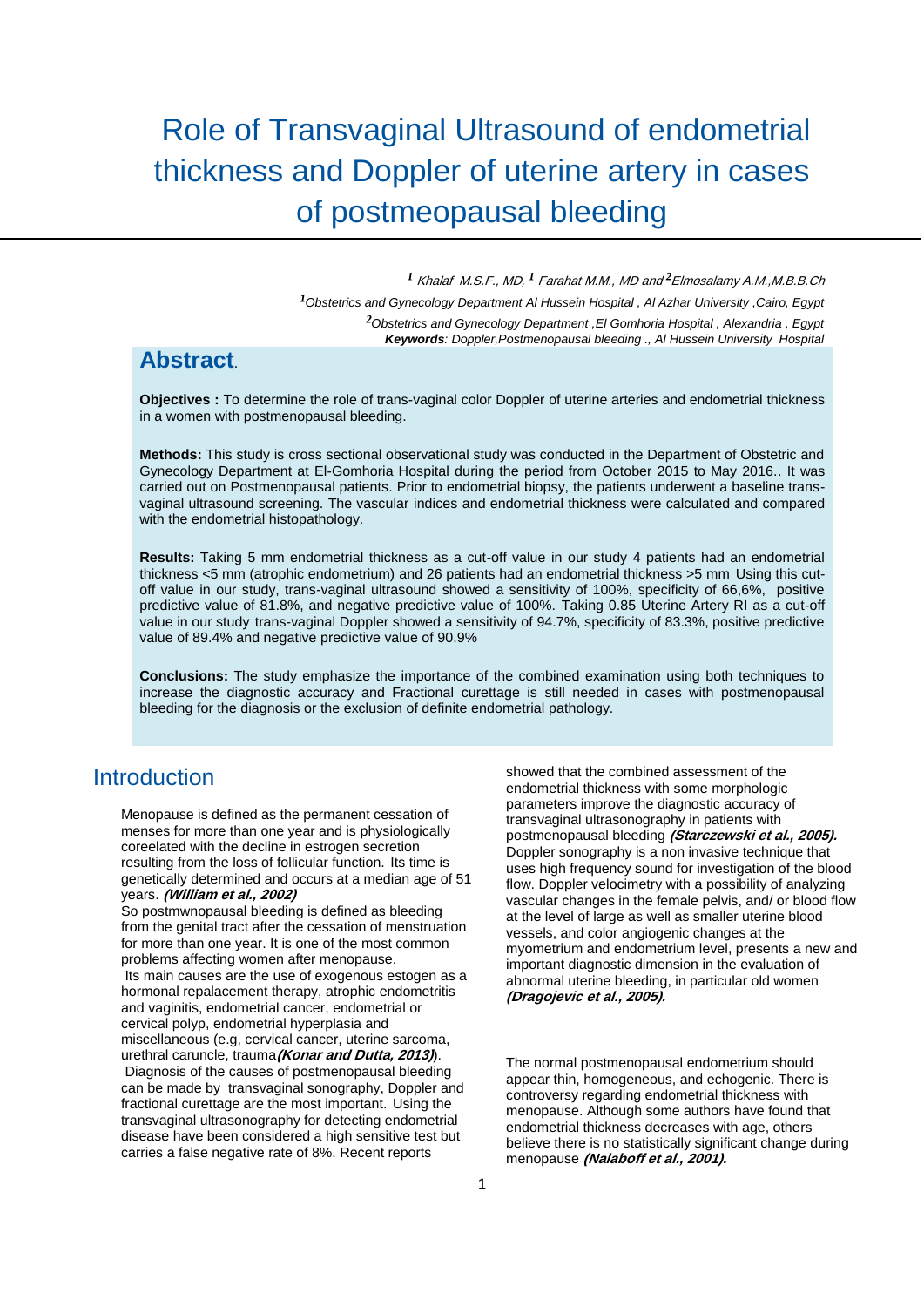The histopathological diagnosis obtained by curettage has been used as a gold standard for distinguishing between normal and pathological endometrium although it has a false negative rate of 1-10% due to failure of sampling of the whole cavity **(Van den Bosch et al., 2005)**.

## **Methods**

This study is cross sectional observational study was conducted in the Department of Obstetric and Gynecology Department at El-Gomhoria Hospital during the period from October 2015 to May 2016.. It was carried out on Postmenopausal patients. Prior to endometrial biopsy, the patients underwent a baseline trans-vaginal ultrasound screening. The vascular indices and endometrial thickness were calculated and compared with the endometrial histopathology. .

### **Results**

#### **Table (1): Histopatholgical findings in the study group**

|                                          | <b>Endometrial</b><br>thickness |                | <b>Freque</b><br>ncy |
|------------------------------------------|---------------------------------|----------------|----------------------|
|                                          | < 5 mm                          | $\geq 5$ mm    |                      |
| Atrophic<br>Endometrium                  | 4                               | 0              | $\overline{4}$       |
| Proliferative<br>Endometrium             | 0                               | $\overline{4}$ | 4                    |
| Secretory<br>changes                     | 0                               | 4              | $\overline{4}$       |
| Endometrial<br>polyp with<br>hyperplasia | 0                               | $\overline{4}$ | 4                    |
| Simple<br>Endometrial<br>hyperplasia     | 0                               | 11             | 11                   |
| Endometrial<br>carcinoma                 | 0                               | 3              | 3                    |
| <b>Total</b>                             | 4                               | 26             | 30                   |

**Table (2 Endometrial Thickness in endometrial hyperplasia cases & control group** 

|                                             | Endometrial<br>thickness |
|---------------------------------------------|--------------------------|
| Endometrial<br>hyperplasia<br>Mean $\pm SD$ | $14.60 \pm 3.96$         |
| Median                                      | 12                       |
| Control group                               |                          |
| Mean $\pm SD$                               | $4.62 \pm 0.91$          |
| Median                                      | 4.45                     |
|                                             |                          |
| P Value (significant)                       | $<\!\!0.001$             |

**Table (3) Endometrial thickness in endometrial carcinoma cases & control group**

|                                                     | Endometrial<br>thickness |
|-----------------------------------------------------|--------------------------|
| Endometrial<br>carcinoma<br>Mean $\pm$ SD<br>Median | $9.67 \pm 1.10$<br>10.20 |
| Control group<br>Mean $\pm$ SD<br>Median            | $4.62 \pm 0.91$<br>4.45  |
| P Value (significant)                               | 0.011                    |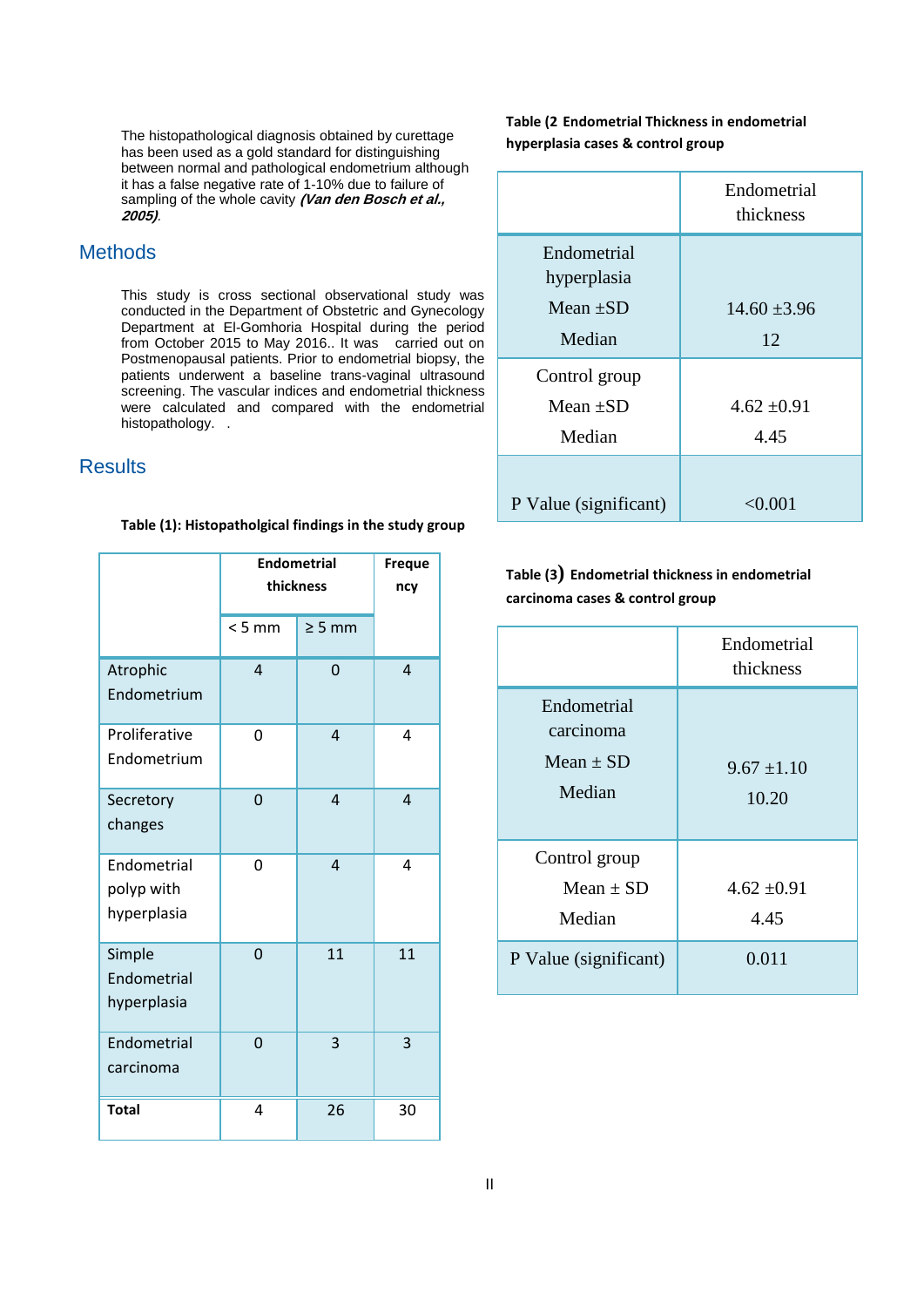|                             | <b>Rt.</b> Uterine PI | <b>Rt. Uterine RI</b> | <b>Rt.</b> Uterine S/D |
|-----------------------------|-----------------------|-----------------------|------------------------|
| Endometrial hyperplasia     |                       |                       |                        |
| Mean $\pm SD$               | $1.65 \pm 0.28$       | $0.75 \pm 0.08$       | $7.05 \pm 2.83$        |
| Median                      | 1.72                  | 0.76                  | 5.74                   |
| Control group Mean $\pm SD$ | $1.82 \pm 0.45$       | $0.82 \pm 0.14$       | $9.05 \pm 6.69$        |
| Median                      | 1.63                  | 0.81                  | 6.44                   |
| P Value                     | 0.121                 | $0.032*$              | 0.167                  |

 **Table (4) : Doppler parameters of the Rt. Uterine artery in endometrial hyperplasia cases & control group**

 **Table (5) : Doppler parameters of the Rt. Uterine artery in endometrial carcinoma cases & control group** 

|                             | <b>Rt.</b> Uterine PI | <b>Rt.</b> Uterine RI | <b>Rt.</b> Uterine S/D |
|-----------------------------|-----------------------|-----------------------|------------------------|
| Endometrial carcinoma       |                       |                       |                        |
| $Mean \pm SD$               | $1.45 \pm 0.39$       | $0.58 \pm 0.01$       | $2.17 \pm 0.30$        |
| Median                      | 1.23                  | 0.58                  | 2.31                   |
| Control group Mean $\pm$ SD | $1.82 \pm 0.45$       | $0.82 \pm 0.14$       | $9.05 \pm 6.69$        |
| Median                      | 1.63                  | 0.81                  | 6.44                   |
| P Value                     | 0.180                 | $0.006*$              | 0.089                  |

 **Table (6) : Sensitivity, Specificity, +ve predictive value of endometrial thickness 5 mm & uterine artery RI 0.85 as acut-off value to detect endometrial pathology**

|                                      | <b>Sensitivity</b> | <b>Specificity</b> | +ve predictive value | -ve predictive value |
|--------------------------------------|--------------------|--------------------|----------------------|----------------------|
| <b>Endometrial</b><br>thickness 5 mm | 100%               | 66.6%              | 81.8%                | 100\%                |
| <b>RI 0.85</b>                       | 94.7%              | 83.3%              | 89.4%                | 90.9%                |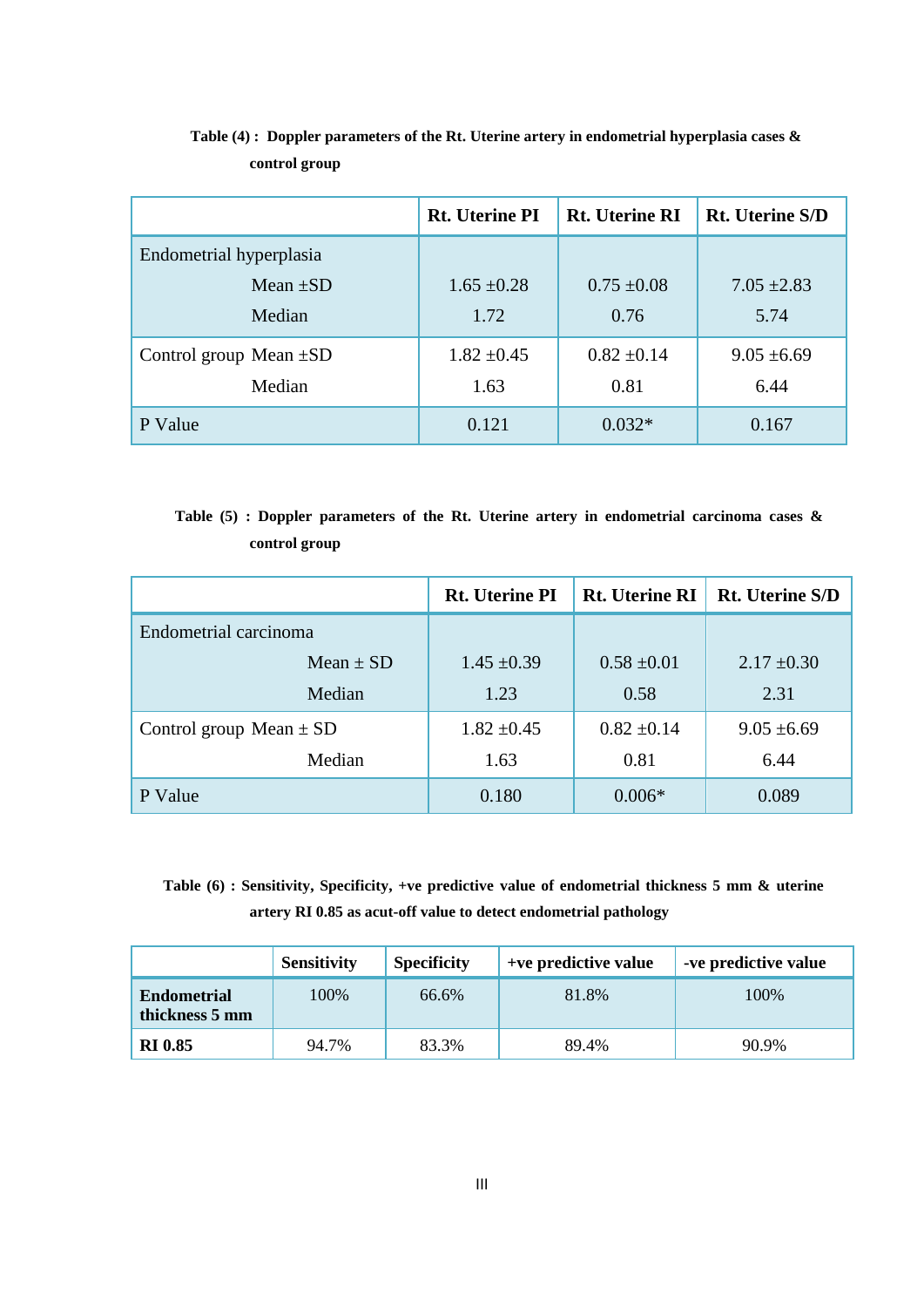#### **Discussion**

As regards the results of transvaginal ultrasound in this study:

First, we found that there were significant difference between the study and the control groups regarding to the uterine length (p<0.001) and uterine width (p<0.001)

Next, the most important sonographic parameter to be studied was the endometrial thickness. This was done by measuring a double layer endometrial thickness, by performing the measurement between the two basal layers of the anterior and posterior uterine walls. The poorly reflective layer surrounding the highly reflective endometrium was not included in the measurement.

When the endometrial layers were separated with fluid, both layers were measured and the sum was recorded.

We found that there was significant difference between the study and the control groups regarding to the endometrial thickness (p<0.001)

It was found that there were significant difference between the endometrial hyperplasia cases & control group regarding to the uterine length, width and endometrial thickness  $(p<0.001)$ .

Taking 5 mm endometrial thickness as a cut-off value in our study:

It was found that, in the study group, 4 patients of a total number of 30 patients had an endometrial thickness <5 mm (atrophic endometrium)

It was found that the 26 patients had an endometrial thickness >5 mm. 4 of them had proliferative endometrium, 4 had secretory changes, 4 had endometrial polyp with hyperplasia, 11 had simple endometrial hyperplasia and 3 had endometrial carcinoma .

Using this cut-off value in our study, transvaginal ultrasound showed a sensitivity of 100%, specificity of 66,6%, positive predictive value of 81.8%, and negative predictive value of 100% .

.

 As regarding the results of Doppler velocimetric study of the uterine artery in this study:

In our study, it was first found that there was no significant difference between the study and control groups regarding to the right uterine PI, right uterine RI, right uterine  $S/D. P = 0.379$ , 0.309 and 0.148 respectively

It was also found that there was no significant difference between the study and the control groups regarding to the left uterine PI, left uterine RI, left uterine S/D. P= 0.287, 0.140 and 0.120 respectively

However, it was found that there were significant difference between the endometrial hyperplasia cases & control groups regarding to the right uterine RI (P=0.032) and left uterine RI (P=0.018)

Also, it was found that there were significant difference between the endometrial carcinoma cases & control groups regarding to the right uterine RI  $(P=0.006)$  and left uterine RI  $(P=0.002)$ 

 Taking 0.85 Uterine Artery RI as a cut-off value in our study:

Using this cut-off value in our study, transvaginal Doppler showed a sensitivity of 94.7%, specificity of 83.3%, positive predictive value of 89.4% and negative predictive value of 90.9%

### Conclusions and Recommendations

- 1. Transvaginal ultrasonography is a simple non-invasive diagnostic method that can be used in detecting abnormal endometrium in patients with postmenopausal bleeding. Doppler velocimetric study of the uterine artery offers another simple non-invasive valuable method in screening cases of postmenopausal bleeding.
- 2. The present study emphasize the importance of the combined examination using both techniques to increase the diagnostic